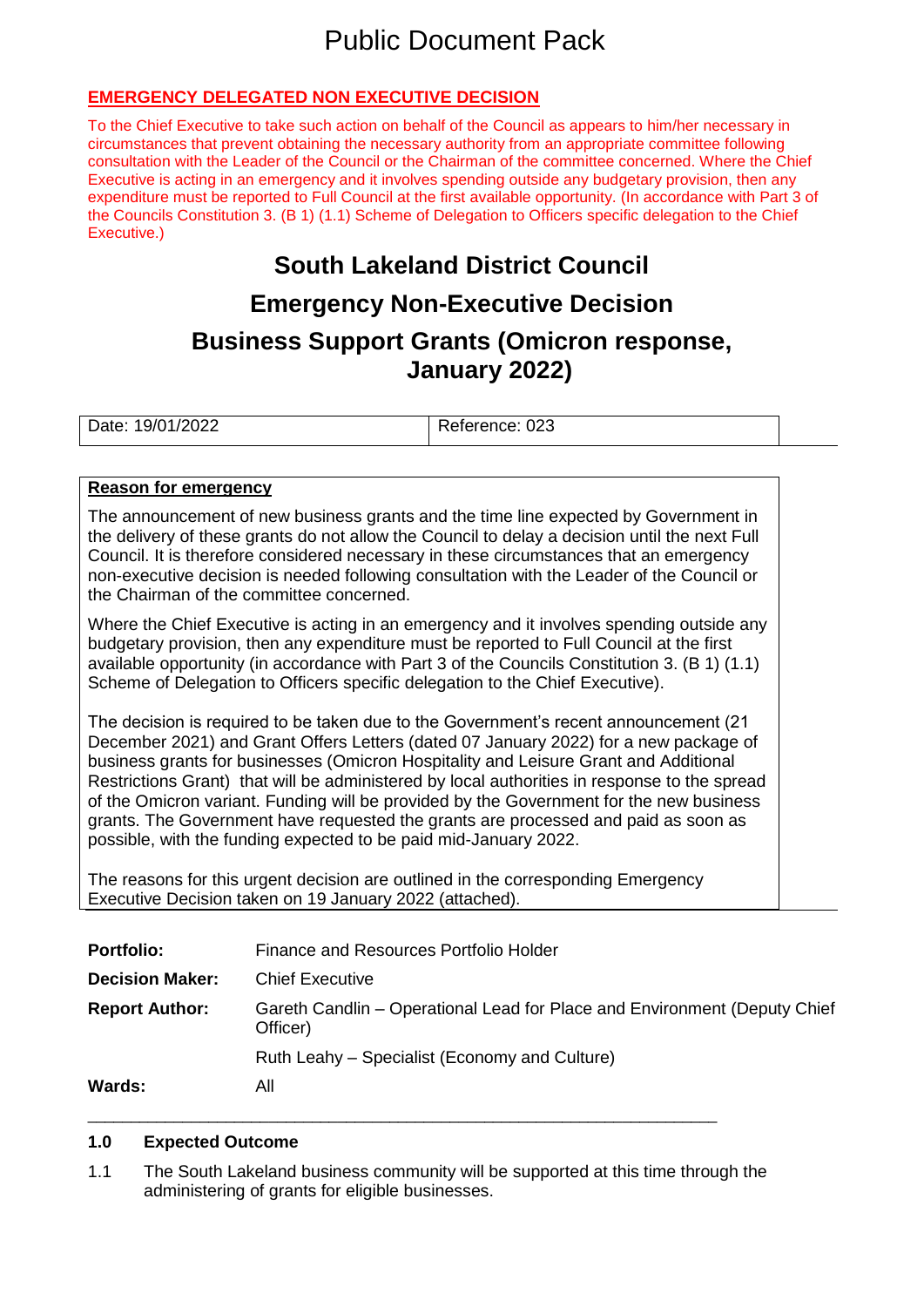- 1.2 Please see Appendix A and associated Delegated Executive Decision for full details of these schemes.
- **2.0 Proposed Decision**
- **2.1 It is recommended that the Chief Executive:**
	- **(1) Approves that appropriate budgets be established outside the approved budget and policy framework to receive the monies and distribute funds to businesses as per Government guidance relating to the Omicron Hospitality and Leisure Grant scheme and that funding is accepted for the third top up to the existing Additional Restrictions Grant.**

# **3.0 Financial implications**

3.1 South Lakeland District Council has been granted the following:

- Omicron Hospitality and Leisure Grant: **£9,960,993** (for one-off grant payments to eligible hospitality and leisure business only);
- Additional Restrictions Grant (Third Top Up): **£268,566.64** (guidance, decisions and delegated authority remain in place for this scheme, covered by a previous Delegated Executive Decision, dated December 2020).
- 3.2 All grant funding is provided by Government to distribute to eligible businesses.

# **Appendices Attached to this Report**

| Appendix No. | Name of Appendix                                                           |
|--------------|----------------------------------------------------------------------------|
|              | Emergency Delegated Executive Decision: Omicron Response (January<br>2022) |

| Approved by                 | <b>Signature and Date</b> |
|-----------------------------|---------------------------|
| <b>Chief Executive</b>      | 19/01/22                  |
|                             | 19/01/22                  |
| In consultation with:       |                           |
| The Chairman of the Council | 19/01/22                  |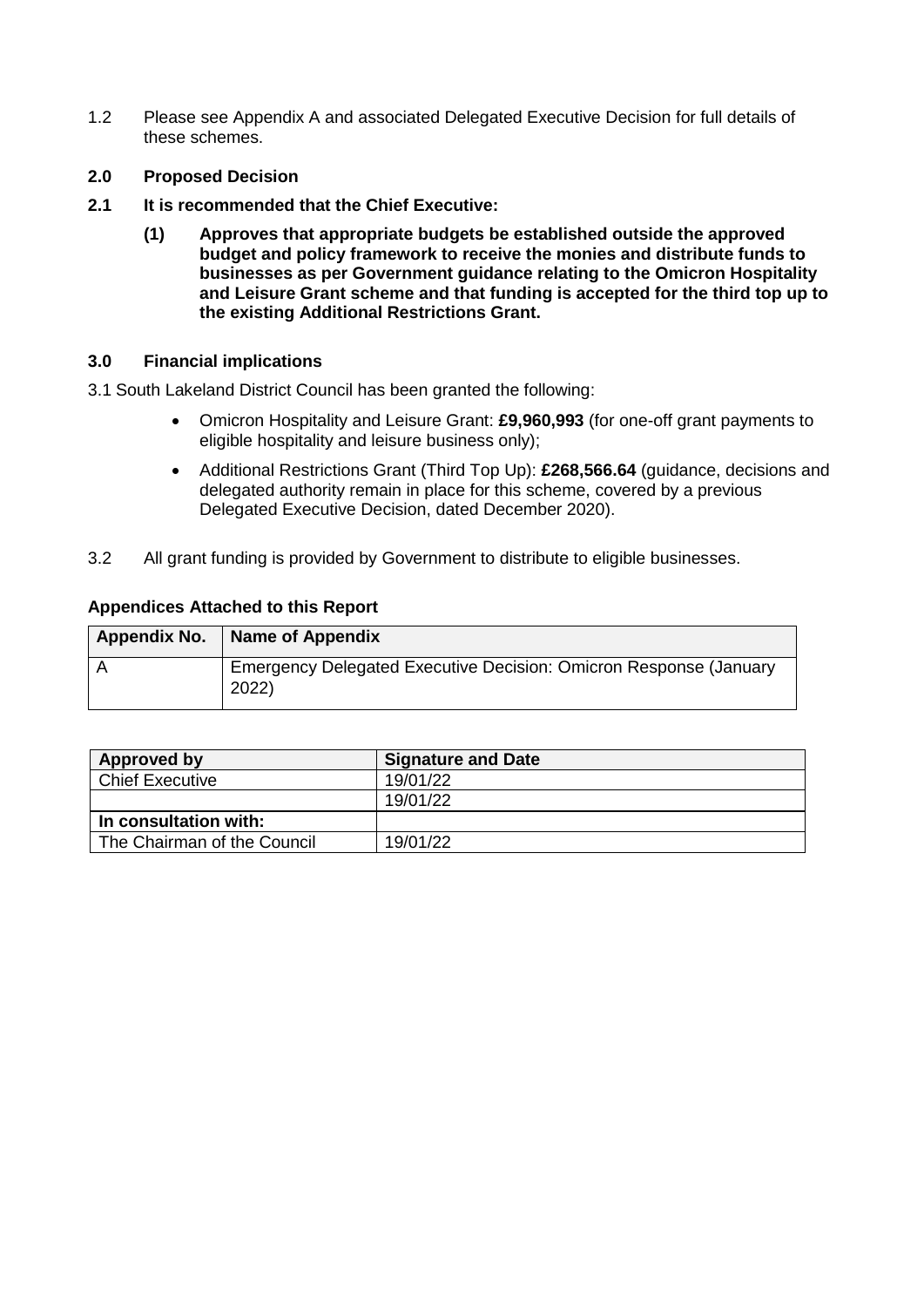# **APPENDIX A**

# *EMERGENCY DELEGATED EXECUTIVE DECISION*

In accordance with the Leaders decision and noted by Cabinet on 25/03/2020 to delegate to the Chief Executive any executive decision in this COVID 19 Global pandemic emergency or that is urgent or that would be necessary or expedient, or which would otherwise protect the Council's interests, including key decisions.

# **South Lakeland District Council Emergency Delegated Executive Decision Business Support Grants (Omicron response, January 2022)**

Date: 19/01/2022

# **Reason for emergency**

The Chief Executive received emergency delegated executive decision making powers on the 25<sup>th</sup> March 2020. It is considered that this decision is necessary or arises from the global COVID-19 pandemic.

The matter is urgent, necessary and expedient and is needed to protect the Council's and that of its community's interests.

The decision is required to be taken due to the Government's recent announcement (21 December 2021) and Grant Offer Letters (dated 07 January 2022) for a new package of financial support grants for businesses arising from the global COVID-19 pandemic (Omicron Hospitality and Leisure Scheme and Additional Restrictions Grants) that will be administered by local authorities for the period 30 December 2021 to 31 March 2022. Funding will be provided by the Government for the new support grants for businesses due to the rapid increase of the Omicron variant, and will apply from the 30<sup>th</sup> December 2021 onwards. The Government Guidance confirms that it is expected that local authorities will provide local businesses with grant funding 'as soon as possible from 30 December 2021.' The Omicron Hospitality and Leisure Scheme will close for applications on 28 February 2022 and all final payments must be made and dispersed to recipients by 31 March 2022. It is therefore necessary for grants to be processed urgently.

It is expected that the payment of grants will ease financial pressures for eligible businesses.

The announcement of new business grants and the time line expected by Government in the delivery of these grants do not allow the Council to delay a decision until the next scheduled Cabinet meeting. It is therefore considered necessary in these circumstances that an emergency executive decision is needed.

This is a Key Decision: **Yes**

| <b>Portfolio:</b><br><b>Decision Maker:</b><br><b>Report Author:</b> | Finance and Resources Portfolio Holder<br><b>Chief Executive</b><br>Gareth Candlin - Operational Lead for Place and Environment (Deputy Chief<br>Officer) |
|----------------------------------------------------------------------|-----------------------------------------------------------------------------------------------------------------------------------------------------------|
|                                                                      | Ruth Leahy – Specialist (Economy and Culture)                                                                                                             |
| <b>Wards:</b>                                                        | All                                                                                                                                                       |
| <b>Forward Plan:</b>                                                 | Exemption from publication requirements / Forward Plan (key decision)<br>requirements and call in obtained                                                |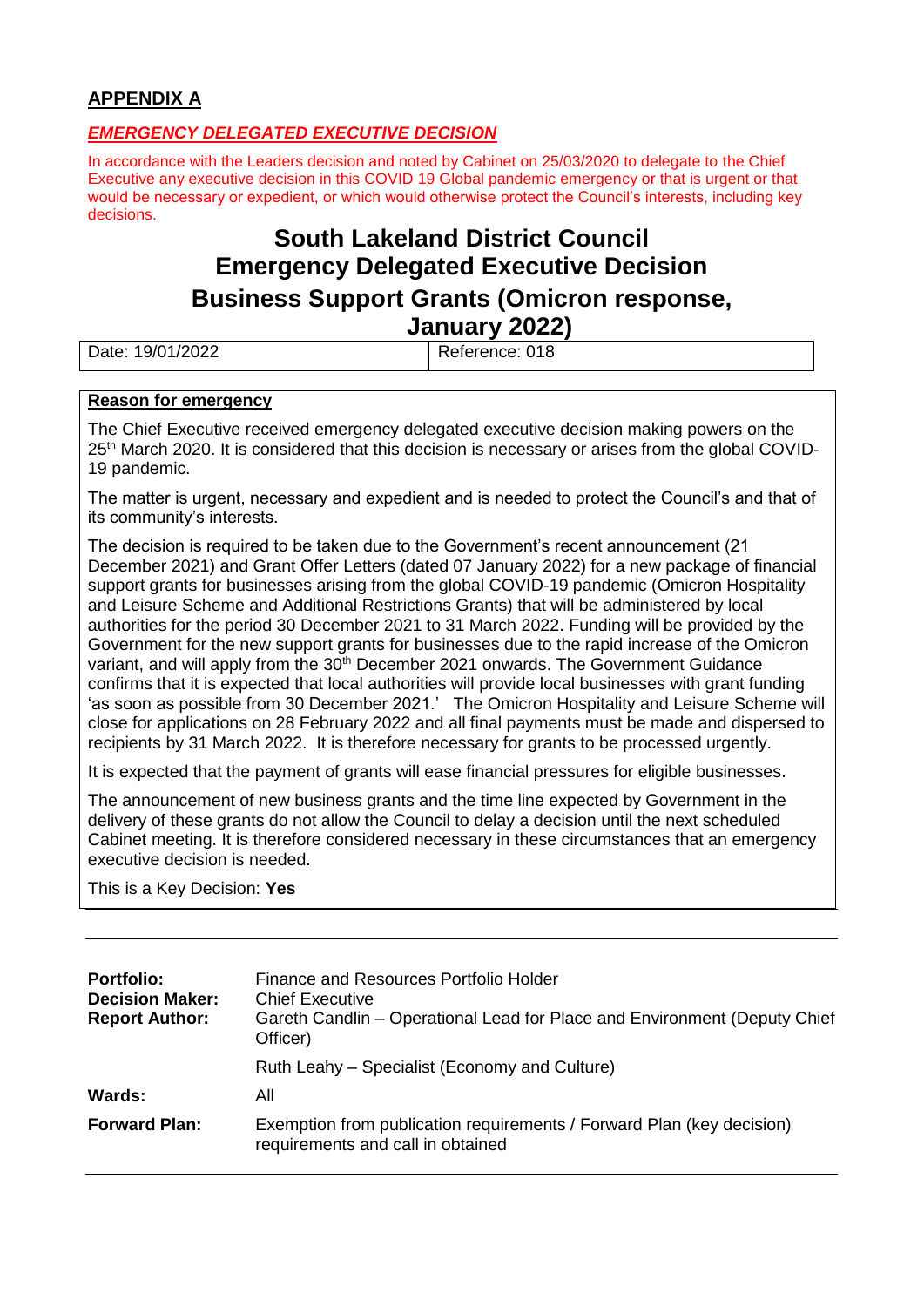# **1.0 Reasons for Proposed Decision and Expected Outcome**

- 1.1 The recent increase in infection numbers in the UK, particularly linked to the more transmissible Omicron variant has resulted in additional business grants to support struggling businesses. We require a decision regarding the administration of the grants.
- 1.2 South Lakeland District Council is expected to receive **£9,960,993.00** for the Omicron Hospitality and Leisure Grant (based on a one-off payment to eligible businesses). All funding is provided by Central Government to distribute directly to eligible businesses under this scheme.
- 1.3 A third top up to the existing Additional Restrictions Grant of **£268,566.64** will be made. Guidance, decisions and delegated authority remain in place for this grant scheme (see Emergency Delegated Executive Decision, 20 November 2020). Reference to this income is therefore subject to the corresponding non-executive decision.
- 1.4 The above grants follow the Government-funded COVID-19 related business support grants over the past 22 months:
	- Small Business Grant Fund (SBGF);
	- Retail, Hospitality and Leisure Grant Fund (RHLGF);
	- Local Authority Discretionary Grant Fund (LADGF);
	- Local Restrictions Support Grant (Closed) Addendum (LRSG(C)Addendum);
	- Additional Restrictions Grant (ARG) (three rounds to date, November 2020, January 2021 and June 2021);
	- Local Restrictions Support Grant (Open);
	- Local Restrictions Support Grant (Closed);
	- Christmas Support Payment;
	- Local Restrictions Support Grant (Closed) Addendum Tier 4;
	- Local Restrictions Support Grant (Closed) Addendum 5 Jan-15 Feb and 16 Feb-31 Mar;
	- Closed Business Lockdown Payment (National Lockdown)
	- Restart Grants (to coincide with the easing of restrictions in Spring 2021).
- 1.5 To date, SLDC has been tasked with administering over £148m worth of COVID-19 business support grants to the South Lakeland business community.
- 1.6 This decision will contribute significantly in assisting businesses during the ongoing COVID-19 pandemic, helping with job retention and business viability in difficult circumstances and reducing risk of economic collapse by giving additional resources to businesses within the district.
- **2.0 Proposed Decision**
- **2.1 It is recommended that the Chief Executive:-**
	- **(1) Approve the Government Omicron Hospitality and Leisure Grant; and**
	- **(2) That a non-executive emergency decision is taken to confirm appropriate budgets be established outside the approved budget and policy framework to receive the Omicron Hospitality and Leisure Grant funding and distribute funds as per Government guidance; and**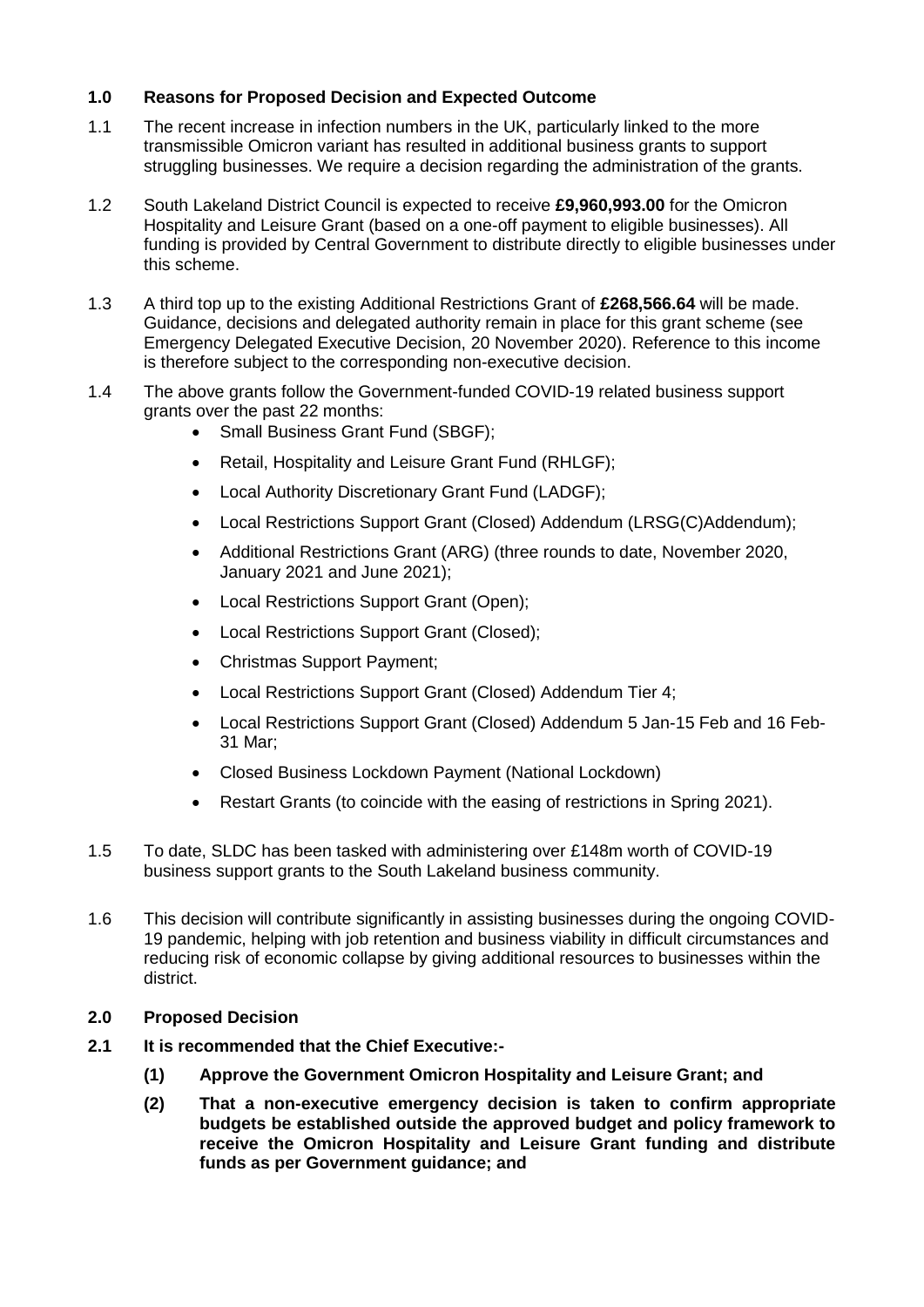- **(3) Agree to delegate the identification, determination and payment of the Omicron Hospitality and Leisure Grants in accordance with the schemes (see Government guidance) to qualifying businesses to the Operational Lead for Place and Environment (Deputy Chief Officer); and**
- **(4) Note and approve the top-up to the Additional Restrictions Grants and agree that a non-executive emergency decision is taken to confirm appropriate budgets be established outside the approved budget and policy framework to receive the Additional Restrictions Grant funding top-up and distribute the funds as per Government Guidance;**
- **(5) Agree to delegate the identification determination and payment of the Additional Restrictions Grants in accordance with Government guidance to qualifying businesses to the Operational Lead for Place and Environment (Deputy Chief Officer); and**
- **(6) Delegates to the Operational Lead for Place and Environment (Deputy Chief Officer), in consultation with the Portfolio Holder for Finance and Resources, authority to make any administrative amends to the aforementioned Omicron and Additional Restrictions schemes to reflect future changes in Government guidance or change in local need.**

| Review Date: 30 September 2022 |
|--------------------------------|
|                                |

### **3.0 Background and Proposals**

- 3.1 On 21 December 2021, Government announced the introduction of grant support for hospitality and leisure businesses in England. See announcement here:  $£1$  billion in [support for businesses most impacted by Omicron across the UK -](https://www.gov.uk/government/news/1-billion-in-support-for-businesses-most-impacted-by-omicron-across-the-uk) GOV.UK (www.gov.uk)
- 3.2 Recognising that the rise of the Omicron variant means some businesses are likely to struggle over the coming weeks, the government is providing one-off grants of up to £6,000 per premises for businesses in the hospitality and leisure sectors in England under the Omicron Hospitality and Leisure Grant Scheme.
- 3.3 At what is often their most profitable time of year, many pubs and restaurants have seen cancellations and reduced footfall as people responded to the rise in cases ahead of Christmas, with Hospitality UK reporting that many businesses lost 40-60% of their December trade, often their most profitable month.
- 3.4 Around 200,000 businesses will be eligible for business grants across England which will be administered by local authorities; the eligibility criteria are set out in the Government Guidance for the Omicron Hospitality and Leisure grant scheme. Given the uncertain situation faced by businesses, the government has chosen to provide grants which are equivalent to the monthly cash grants provided to hospitality businesses when they were fully closed in 2021, without the requirement to close the business.
- 3.5 The Government has also issued a third "top-up" grant funding payment to the Additional Restrictions Grants. The Government first announced the introduction of ARG funding in 31 October 2020, for Local Authorities under national and Tier 3 restrictions. The Government has since announced a number of 'top-ups' to the ARG (05 January 2021, 03 March 2021). On 21 December, the Government announced a further £102 million would be made available through local authorities through a further 'top-up' to the ARG, which aims to support businesses severely impacted by the rise of the Omicron variant when most needed. This funding is allocated to Local Authorities based on a per-business calculation. It is intended that the identification of eligible recipients, determination and payment of grants will largely be in accordance with the Scheme previously agreed by Emergency Delegated Executive Decision in 20 November 2020, any revisions to the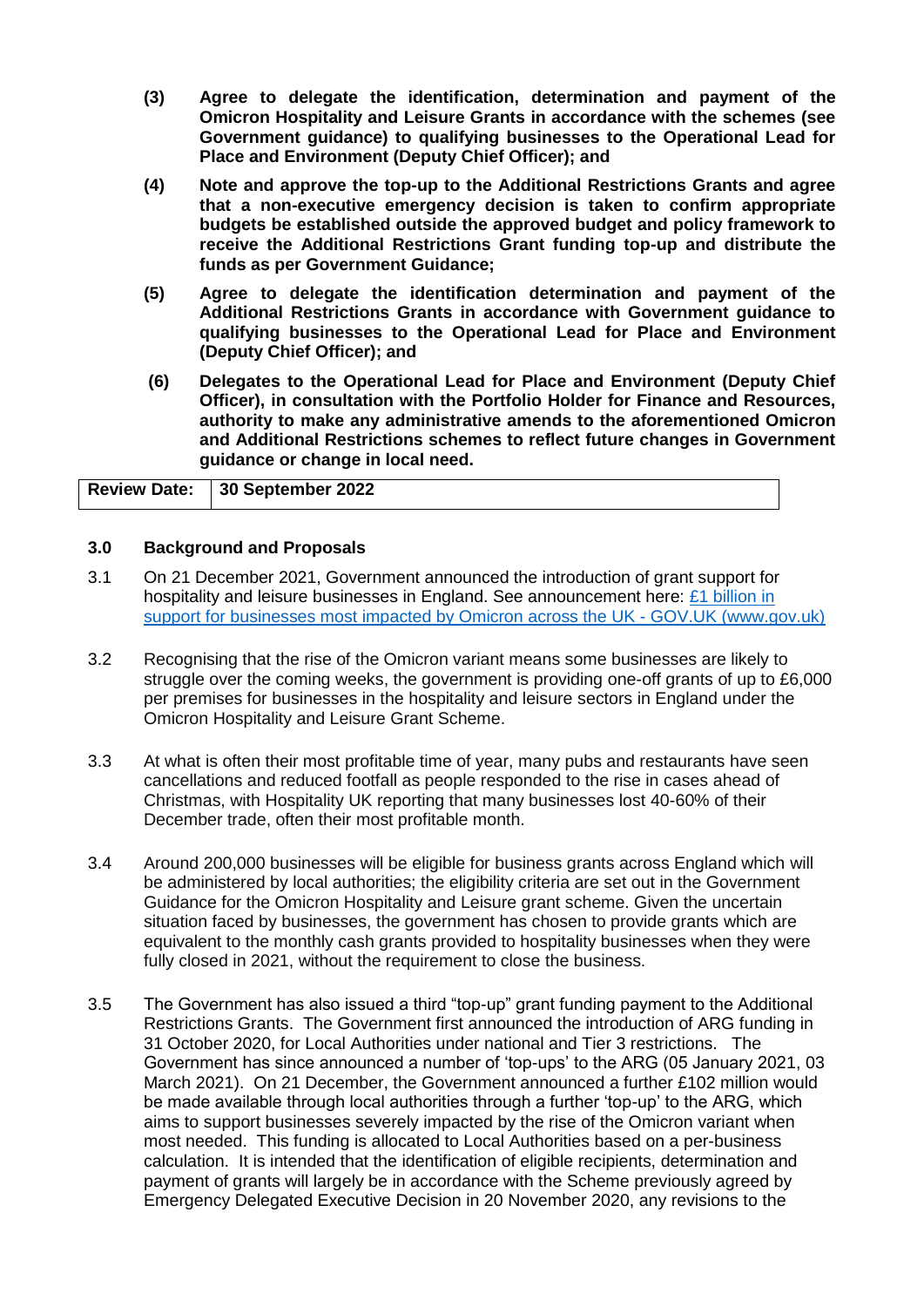eligibility criteria will be done so in line with the relevant approvals and based on local economic need.

# **4.0 Consultation**

- 4.1 A common and consistent approach has been agreed by all District Councils in Cumbria.
- 4.2 A working group of internal officers including specialists and case managers have agreed the process for collecting information and administering payment of grants.
- 4.3 The Portfolio Holder for Finance and Resources, the Leader of the Council and Cabinet have been consulted on the detail of this decision and appended guidance.

# **5.0 Alternative Options**

- 5.1 SLDC do not accept this funding: this would not comply with the request from Government and would not give critical support to businesses operating within South Lakeland, and therefore this is not a recommended option.
- 5.2 SLDC administer grants to an amount beyond the allocations set out by Government: this is not affordable for the Council, and therefore is not the recommended option. Direct communication with Government will take place should we come near to the grant allocation limit across any of the schemes, so as to avoid any overspending and to ensure that we will be fully reimbursed where grant payments may exceed grant allocations.

# **6.0 Links to Council Priorities**

6.1 Supporting our Economy: To aid job retention and business viability in difficult circumstances; reducing risk of economic collapse and enhancing the culture of the district by giving additional resources to businesses, including eligible cultural organisations, with properties within the district.

# **7.0 Implications**

### **7.1 Financial, Resources and Procurement**

- 7.1.1 The Government will make additional funding available to local authorities to address the additional costs incurred by the Council in administering the scheme. The Council will keep record of all expenditure and purchases made on behalf of administering these business support grants.
- 7.1.2 The Government requires that Local Authorities undertake pre-payment checks for all grant payments. This represents a stricter position from the Government than for previous COVID-19 business support grant schemes, and in line with the approach for the most recent grant scheme (Restart and ARG3). The Guidance specifies that checks are required to be undertaken by the Local Authority before any payments are issued to businesses; this is not limited to new applicants. Checks should address both the company and the company's bank account. Further requirements relating to pre and post payment assurance plans are set out in the Government Guidance (links to which are in the background documents for this report).
- 7.1.3 The Government are funding the entirety of these grant schemes.
- 7.1.4 The Council's Section 151 Officer has been consulted directly on the proposed mechanism for distributing the grant funding.
- 7.1.5 A separate non-executive decision will be taken to address the changes to the Budget and Policy Framework.

### **7.2 Human Resources**

7.2.1 There is a need to redirect staff resources from across the Council to assist in processing the grant claims. A considerable dedication of resources will be needed for the ongoing administering of these grants, which may have an impact on the Council's delivery of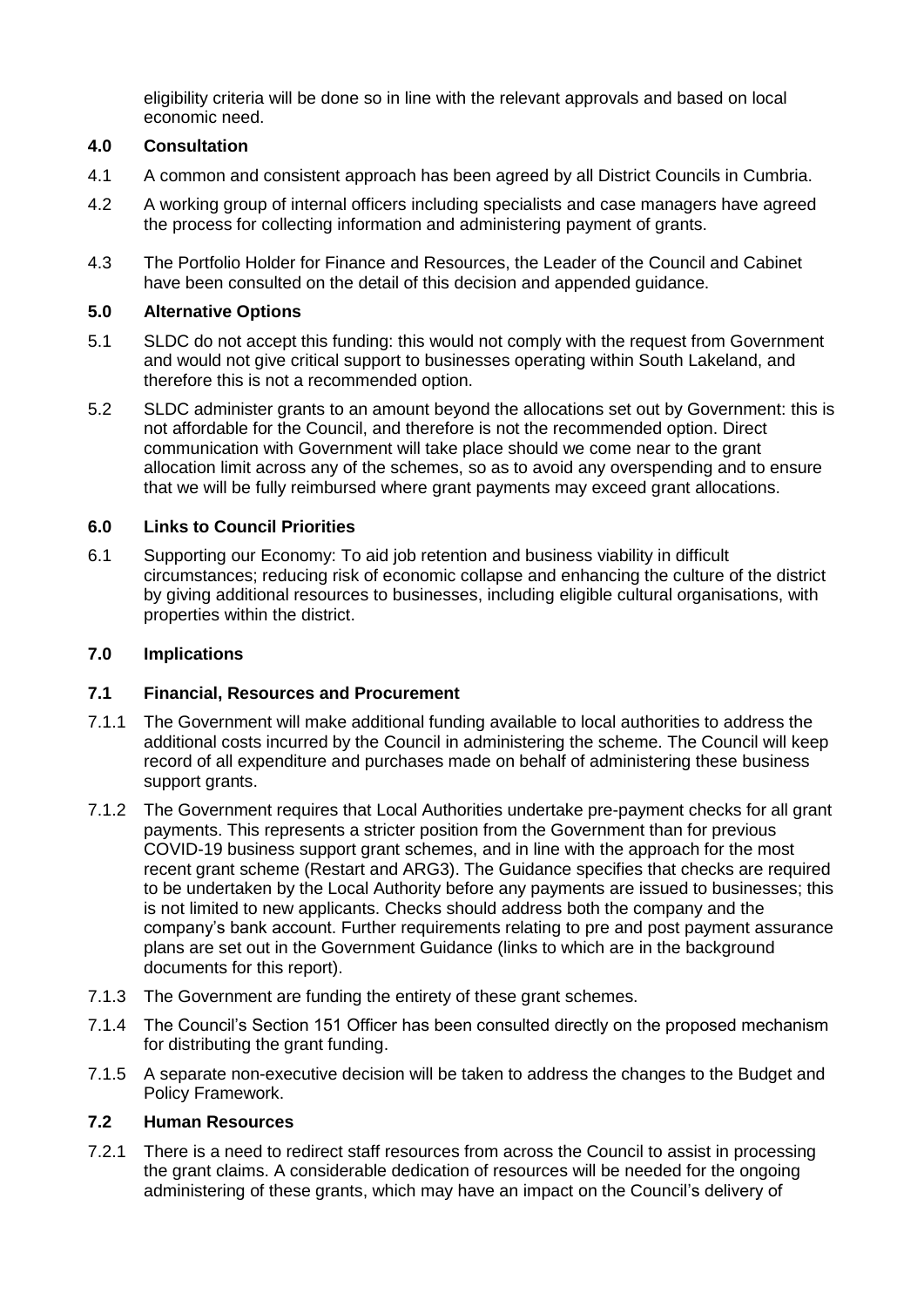services elsewhere (or 'business as usual' activity), for at least as long as the Council remains in response mode to the ongoing COVID-19 pandemic.

7.2.2 While it falls to the local authority to deliver these grants to businesses on the request of Government, officers are in weekly contact with neighbouring local authority's business grants teams to ensure a consistent approach is taken with administering these business grants, and that good practices are shared amongst colleagues to better improve the efficiency of the grant administration.

#### **7.3 Legal**

- 7.3.1 The Council has powers under the Localism Act 2011 to make these payments.
- 7.3.2 The Council has received Grant Offer Letters dated 07 January 2022 from the Department for Business Energy and Industrial Strategy, which contain terms and conditions of both funding schemes. These include for example:
	- a) Ensuring recipients meet the criteria set out in the Government Guidance;
	- b) Compliance with the data monitoring and reporting requirements set out in the Government Guidance;
	- c) Recording and retention of records of individual payments of grants in accordance with GDPR/ data protection legislation;
	- d) Compliance with published Assurance Guidance;
	- e) Ensuring recipients agree to comply with conditions applying to the Grant including circumstances of clawback;
	- f) Complying with transparency obligations / reporting requirements in respect of subsidy control rules.
- 7.3.3 As a result of the UK's exit from the EU (and following the end of the transition period), from 1 January 2021, the subsidy control regime is applicable to Government subsidised business grants. (EU State Aid rules will continue to apply in a minority of cases under the Withdrawal Agreement, specifically Article 10 of the Northern Ireland Protocol). The Council must be satisfied that all subsidy allowance conditions have been fully complied with when making grant payments. The Council will request appropriate confirmation from recipients in respect of awards made (e.g. applicants will be required - via the Council's online application process - to make a declaration with regard to subsidy allowances) and will retain appropriate evidence in support.
- 7.3.4 Government Guidance has clarified that there are three subsidy allowances for the COVID-19 Business Grant Schemes:
	- a) Small Amounts of Financial Assistance Allowance;
	- b) The COVID-19 Business Grant Allowance; and,
	- c) The COVID-19 Business Grant Special Allowance (for this allowance, applicants must satisfy a number of further conditions and provide documentation to demonstrate eligibility as set out in the Government Guidance. Local authorities must verify that the applicant meets the criteria set out in this allowance before providing funding under this allowance.)

To make use of allowances (b) or (c) listed above, an applicant must confirm that they were not an 'undertaking in difficulty' (as defined in the Guidance) on 31 December 2019. In the case of small/micro enterprises that were already in difficulty on 31 Dec 2019 there are exceptions provided that the applicant is not subject to collective insolvency proceedings.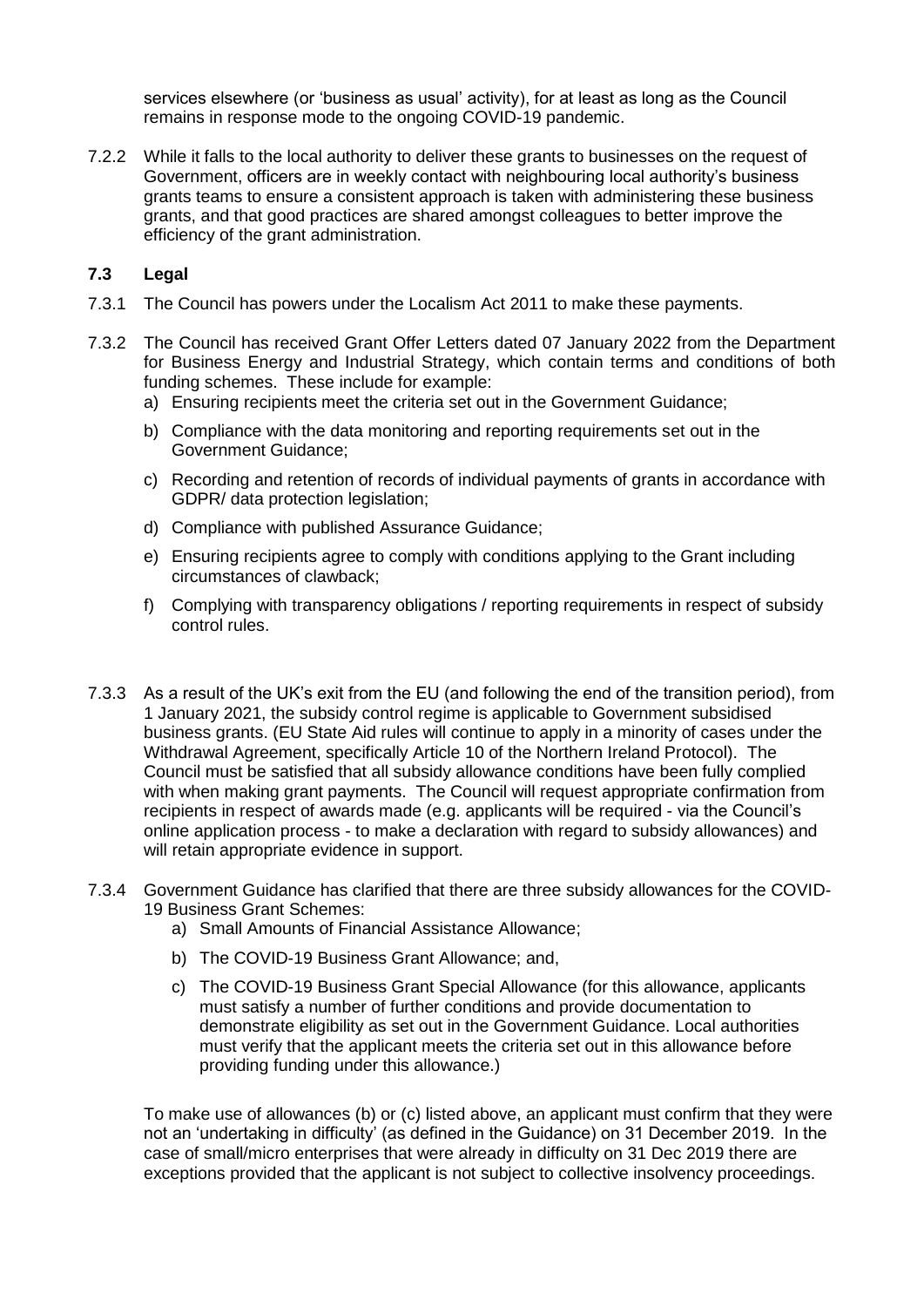- 7.3.5 The Council will need to comply with the transparency and reporting obligations regarding subsidy control, which are set out in the Trade Co-operation Agreement with the EU. All schemes and individual awards over £500,000 must be reported on the BEIS transparency database within six months of being granted. Any ad hoc awards of at least 325,000 Special Drawing Rights over three years to an individual beneficiary must also be uploaded within six months of being granted. The information to be uploaded must include:
	- (a) the legal basis and policy objective or purpose of the subsidy;
	- (b) the name of the recipient of the subsidy when available;
	- (c) the date of the grant of the subsidy, the duration of the subsidy and any other time limits attached to the subsidy; and
	- (d) the amount of subsidy.
- 7.3.6 BEIS have provided Local Authorities with a template declaration for businesses to complete with regards to the above subsidy allowances prior to receiving the grants. This will be a compulsory requirement under the Council's new online application process.
- 7.3.7 The Council will also ensure that it has appropriate data protection arrangements in place in line with the GDPR and Data Protection Act 2018.

# **7.4 Health, Social, Economic and Environmental**

- 7.4.1 Have you completed a Health, Social, Economic and Environmental Impact Assessment? No
- 7.4.2 If you have not completed an Impact Assessment, please explain your reasons: This has not been deemed as necessary in this instance. The impact of the scheme applies to businesses which are eligible within the district and is vital to prevent many small businesses becoming insolvent following Government guidance being issued regarding limiting close contact and meeting in extended groups which has impacted the hospitality sector significantly. .
- 7.4.3 Summary of health, social, economic and environmental impacts: N/A

### **7.5 Equality and Diversity**

- 7.5.1 Have you completed an Equality Impact Analysis? No
- 7.5.2 If you have not completed an Impact Assessment, please explain your reasons: This has not been deemed as necessary in this instance, this applies to all those with businesses which are entitled within the district.
- 7.5.3 Summary of equality and diversity impacts: N/A

### **7.6 Risk**

| <b>Risk</b>                                                       | <b>Consequence</b>                                                                                     | <b>Controls required</b>                                                                                                                                                                                                  |
|-------------------------------------------------------------------|--------------------------------------------------------------------------------------------------------|---------------------------------------------------------------------------------------------------------------------------------------------------------------------------------------------------------------------------|
| Grants are not given in<br>accordance with<br>Government guidance | Government will not<br>reimburse the Council for<br>payments made outside<br>the Government<br>schemes | Grant applications will be verified to<br>be compliant with Government<br>guidance and business eligibility<br>criteria                                                                                                   |
| Grants are given to<br>fraudulent claimants                       | Grants are given to<br>businesses or individuals<br>that are not eligible                              | Series of verification checks within<br>grant process including supporting<br>evidence and using Government<br>tools to avoid fraudulent claims, in<br>conjunction with access to our<br>business rates database to cross |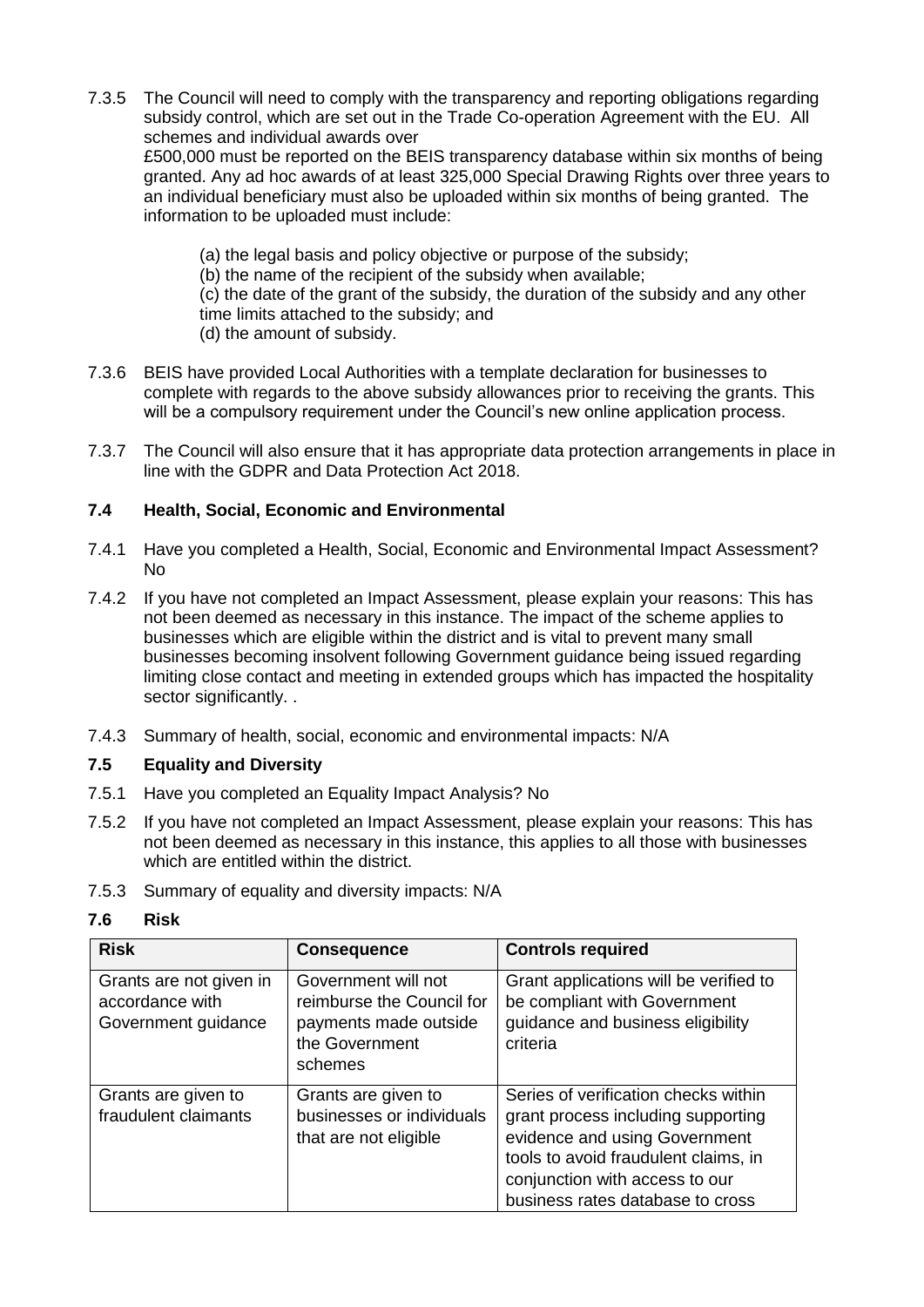| <b>Risk</b>                                                                                                                                                          | <b>Consequence</b>                                                                                | <b>Controls required</b>                                                                                                                                                                                             |
|----------------------------------------------------------------------------------------------------------------------------------------------------------------------|---------------------------------------------------------------------------------------------------|----------------------------------------------------------------------------------------------------------------------------------------------------------------------------------------------------------------------|
|                                                                                                                                                                      |                                                                                                   | check ratepayer information. Fraud<br>Risk Assessment will be completed<br>for all grant schemes                                                                                                                     |
| Grants are not issued<br>promptly                                                                                                                                    | Businesses will not<br>receive financial<br>assistance as set out by<br>Government                | Online portal developed for efficient<br>application of grants, staff trained<br>and in place to verify and approve<br>applications                                                                                  |
| Online application and<br>verification processes<br>to manage a multi-<br>million pound scheme<br>in order to get grants<br>paid to businesses with<br>minimal delay | Reputational impact to<br>the Council and delays to<br>the processing of<br>payments              | Learning from previous scheme will<br>significantly reduce risk. Robust<br>process in place to expedite payment<br>of grants whilst being compliant with<br>Government guidance and internal<br>verification process |
| The processing of<br>grants requires some<br>redirection of staff<br>resources from other<br>activity                                                                | Other work may be<br>paused or take longer to<br>enable focus on<br>processing business<br>grants | Continuous management of<br>competing demands on staff time.<br>Leadership team to be updated on<br>resource needed and grant<br>application progress, delays etc.                                                   |

# **8.0 Contact Officers**

Gareth Candlin (Operational Lead - Place and Environment (Deputy Chief Officer)) [gareth.candlin@southlakeland.gov.uk](mailto:gareth.candlin@southlakeland.gov.uk)

# **9.0 Appendices Attached to this Report**

| Appendix No.   Name of Appendix |
|---------------------------------|
| n/a                             |

### **10.0 Background Documents Available**

| <b>Name of Background document</b>                                      | Where it is available                                                                                                                                              |
|-------------------------------------------------------------------------|--------------------------------------------------------------------------------------------------------------------------------------------------------------------|
| <b>Omicron Hospitality and Leisure</b><br>Grant guidance, December 2021 | https://assets.publishing.service.gov.uk/government/u<br>ploads/system/uploads/attachment_data/file/1044354/<br>omicron-hospitality-and-leisure-grant-guidance.pdf |
| <b>Updated Additional Restrictions</b><br>Grant guidance, December 2021 | https://assets.publishing.service.gov.uk/government/u<br>ploads/system/uploads/attachment_data/file/1044351/<br>additional-restrictions-grant-la-guidance.pdf      |

# **11.0 Approval Dates**

| Approved by:                     | <b>Signature and Date (or email confirmation)</b> |
|----------------------------------|---------------------------------------------------|
| <b>Chief Executive</b>           | 19/01/22                                          |
| Or such person as delegated by   | N/A                                               |
| the Chief Executive in writing   |                                                   |
| In consultation with:            |                                                   |
| The Leader of the Council        | 19/01/22                                          |
| And Relevant Portfolio Holder    | 19/01/22                                          |
| <b>CMT Directors</b>             | 19/01/2022                                        |
| The following interests were     | N/A                                               |
| declared - disclosable pecuniary |                                                   |
| interest or other or none        |                                                   |